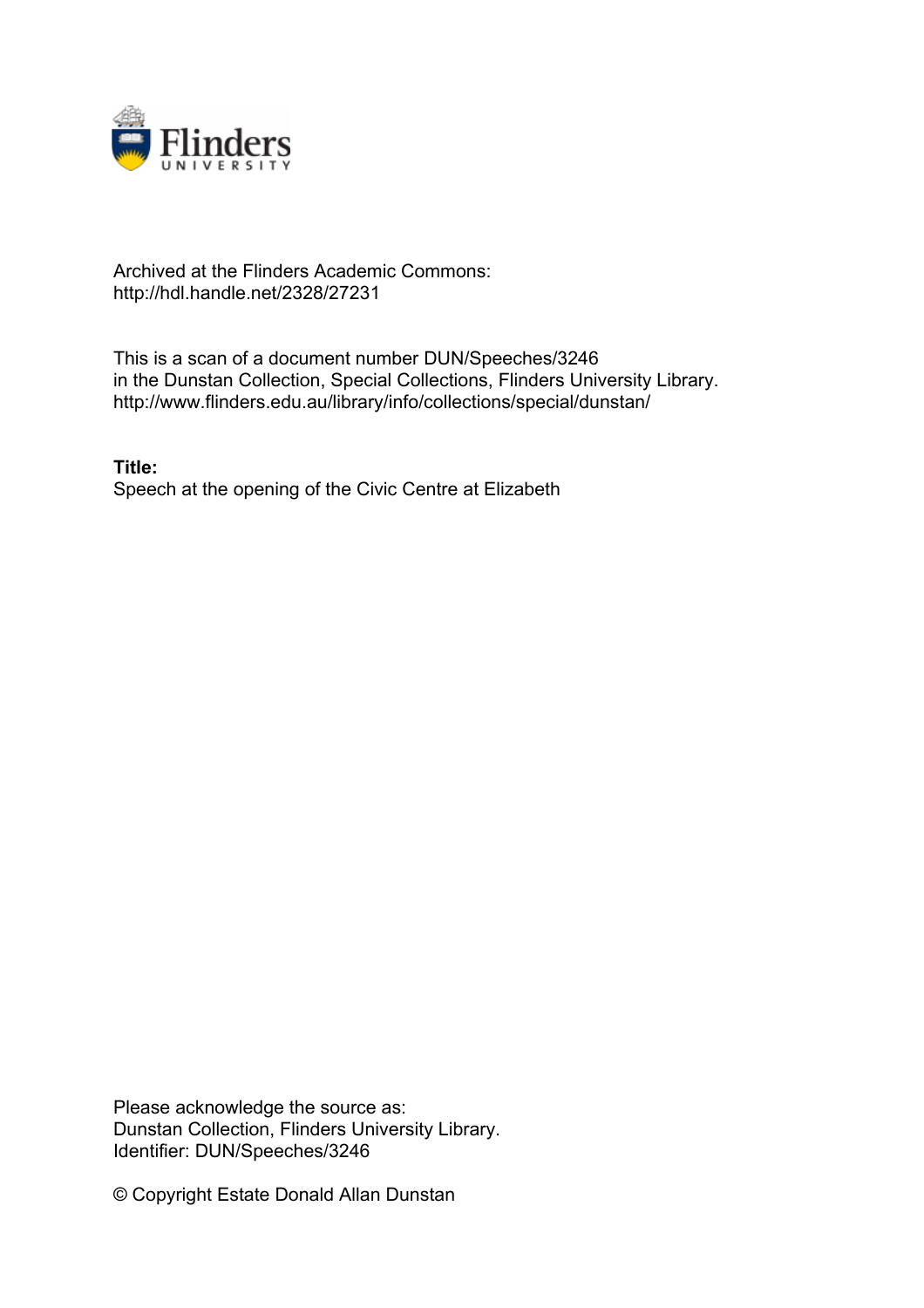## SPEECH BY THE PREMIER. HON. DON DUNSTAN. Q.C.. M.P.. AT THE OPENING OF THE CIVIC CENTRE AT ELIZABETH. 23.10.67.

YOUR WORSHIP THE MAYOR, MY COLLEAGUE THE MINISTER OF LOCAL GOVERNMENT, OTHER PARLIAMENTARY COLLEAGUES, DISTINGUISHED GUESTS. LADIES AND GENTLEMEN :

I AM PLEASED TO BE PRESENT TODAY TO PERFORM THE OFFICIAL OPENING OF THIS NEW CIVIC CENTRE COMPRISING MUNICIPAL OFFICES AND COUNCIL CHANBER FOR THE CITY OF ELIZABETH.

ELIZABETH IS A CITY OF WHICH SOUTH AUSTRALIA IS VERY PROUD. THE SOUTH AUSTRALIAN HOUSING TRUST IN PLANNING THE LAYOUT OF ELIZABETH, EMBODIED THE LATEST KNOWLEDGE OF TOWN PLANNING IN THE LAYOUT OF THE WHOLE AREA, AND THE CITY WE SEE TODAY IS CLEAR EVIDENCE OF THE WISDOM AND FORESIGHT OF THOSE RESPONSIBLE FOR ITS PLANNING. IT IS AN AREA WHICH HAS ATTRACTED ATTENTION FAR AND WIDE. . VISITORS FROM INTERSTATE AND OVERSEAS ARE ALWAY8 KEENLY INTERESTED TO VISIT ELIZABETH AND SEE WHAT HAS BEEN ACHIEVED IN

**PAGE 2.** 

 $\mathcal{L}$ */* 

 $3246$  .

*6.-* /

A REMARKABLY SHORT TIME. AND ALSO TO SEE THE BENEFICIAL RESULTS THAT CAN BE ACHIEVED THROUGH THE EXERCISE OF MODERN TOWN PLANNING METHODS.

IN ORDER TO MAKE A CITY A SUCCESSFUL-ONE, MUCH MORE IS NEEDED THAN SOME TOWN PLANNING. . . EVERY CITY COMPRISES PEOPLE AND THE OUTLOOK OF THE GENERAL PUBLIC COMPRISING A CITY HAS A BIG BEARING ON ITS SUCCESS. I COMPLIMENT THE CITIZENS OF ELIZABETH ON THE PART THEY HAVE PLAYED IN THE SUCCESS WHICH ELIZABETH HAS ACHIEVED IN SUCH A SHORT SPACE OF. TIME OF JUST OVER ELEVEN YEARS.

ONE OF THE ESSENTIAL FEATURES OF OUR AUSTRALIAN UAY OF LIFE IS THAT GOVERNMENT LUST BE CLOSE TO THE PEOPLE. FOR THAT REASON WE HAVE A SYSTEM OF LOCAL GOVERNMENT ADMINISTRATION THROUGHOUT THE STATE WHICH PROVIDES FOR ADMINISTRATION BY CORPORA-TIONS AND DISTRICT COUNCILS ELECTED BY THE RATEPAYERS IN THE AREAS

Dunstan Collection, Special Collections, Flinders University Library.